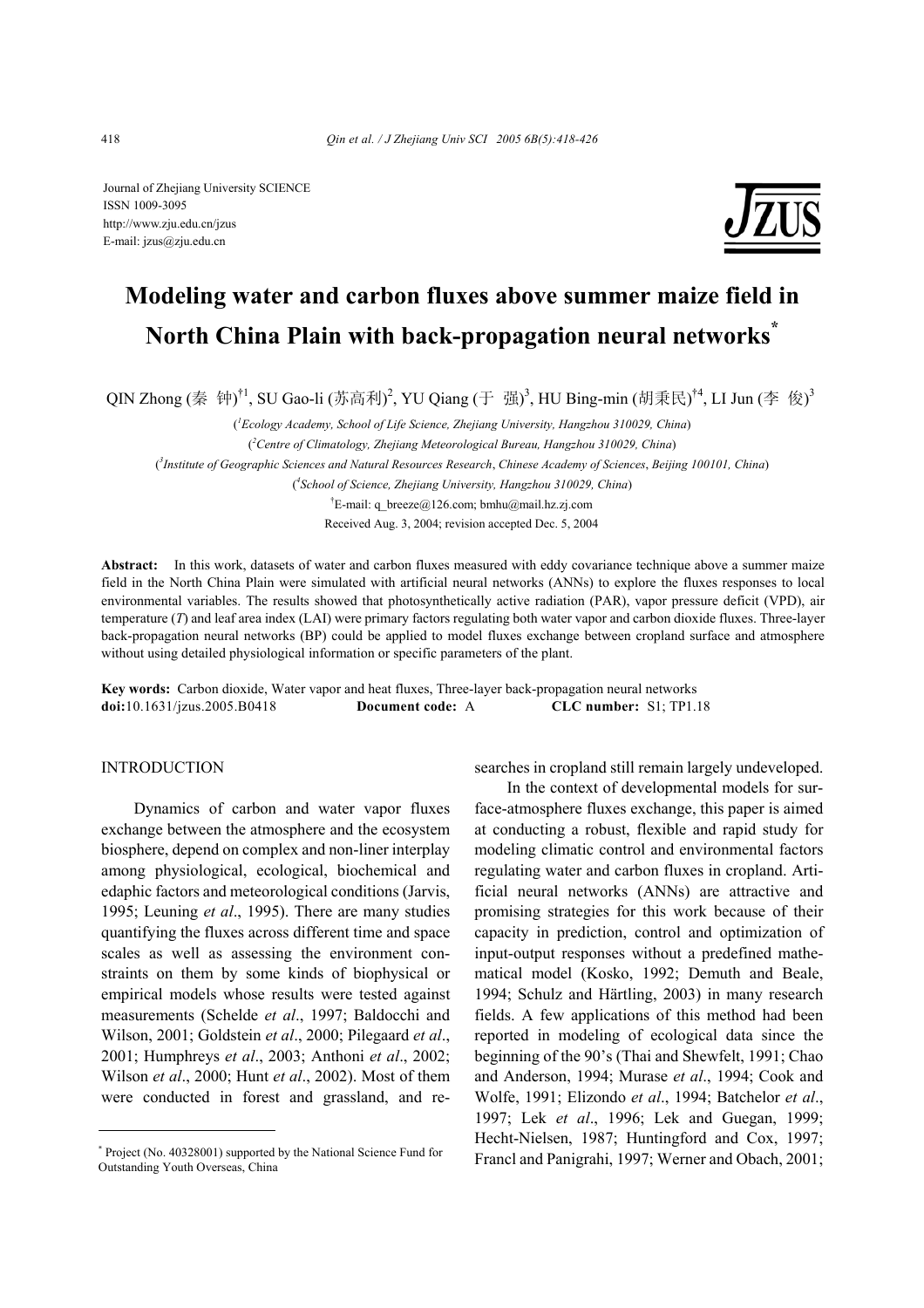Moisen and Frescino, 2002). Most of these works showed that ANNs performed better than classical modeling methods. In these researchers, studies on using ANNs in modeling carbon and water fluxes are limited except for Van Wijk and Bouten (1999)'s investigation on selecting a minimal set of input variables to model water vapor and carbon exchange of coniferous forest ecosystems with this approach. Prospects of modeling fluxes in crop field have not been examined yet.

In this work, three-layer back-propagation neural networks were developed and applied to datasets collected in a crop field in the North China Plain to explore their capability in modeling water vapor and carbon dioxide fluxes exchange between the surface of a summer maize field and atmosphere. Responses of the fluxes exchange to biotic and abiotic factors were investigated at the same time.

## MATERIALS AND METHODS

#### **Experimental site**

The experiment was conducted at Yucheng Comprehensive Experiment Station (36°57′ N, 116°36′ E, 20 m a.s.l) in the North China Plain characterized by semi-humid and monsoon climate. Mean annual precipitation, temperature and global solar radiation at the station over the past 30 years are 528 mm, 13.1  $\degree$ C, and 5225 MJ/m<sup>2</sup> respectively. Winter wheat and maize is the main crop rotation system in this region. Growing season of winter wheat is from early December to mid-June, and for maize from early-June to later September.

The measurement plot was made at the center of a 300 m×300 m field of the maize Surrounding the field was unbroken farmland of maize at similar growth stages, which extended at least 5 km in all direction (Lee *et al*., 2004).

## **Measurements**

Continuous fluxes and meteorological measurements for this study were made in the summer maize growth period, which began from the day of sowing [day of year (DOY165)] to harvest (DOY275) in 2003.

Wind velocity and virtual temperature fluctuations above the canopy were measured with a three-dimensional sonic anemometer (model CSAT3, Campbell Sci., Logan, UT). Water and  $CO<sub>2</sub>$  concentrations were measured at 10 Hz with an open path, infrared absorption gas analyzer (CS-7500, Campbell Scientific Inc.). Fluxes were calculated and stored using a data logger (model CR10X, Campbell Sci., Logan, UT) for 10 min periods and then averaged for 30 min periods.

Above-canopy net radiation was measured with net radiometers (model Q-7, REBS, Seattle, WA). Photosynthetically active radiation was measured with radiation sensors (LI-190SZ, LI-COR Inc., Lincoln, NE). Air temperature and relative humidity were measured with a thermistor and capacitive RH sensor probe (model HMP45C, Vaisala, Helsinki, Finland). Rainfall was measured with tipping-bucket rain gauges (model TE525MM, CSI, Logan, UT), above the canopy. Wind speed was monitored with a wind sentry set (model 03001, RM Young, Traverse City, MI). Two soil heat flux plates (model HFT-3, Seattle, WA) were positioned between-rows and between-plants at depth of 0.05 m to determine fluxes. Soil temperature was measured with copper-constantan thermocouples. Soil water content (SWC) was measured at 0.05 and 0.2 m with two soil water content sensors (model CS615, CSI, Logan, UT).

Irrigation and fertilizer were applied with the same frequency and amount as those of the local farmland. Leaf area index was measured with an electronic leaf-area meter (LAI-2000, LI-COR, Lincoln, NE) every 5 d throughout the crop growth season.

## **Data processing**

Owing to instrument maintenance, calibration, malfunction of the sensors and supporting equipment, the missing data in the observed fluxes occupied 5.67% during the period for analysis. Unreasonable data of carbon dioxide flux (Fc), latent heat flux (LE) and sensible heat flux (Hs) rejected accounted for 0.06%, 0.48% and 0.73% respectively after all 30 min raw data were assessed for anomalous turbulent statistics and sensor malfunction (Baldocchi *et al*., 1988; Hollinger *et al*., 1995). Rejected soil heat fluxes (G) measured between-rows or between-plants comprised 3.06% and 3.41% during the growth period. Major missing fluxes data gap occurred in DOY262−267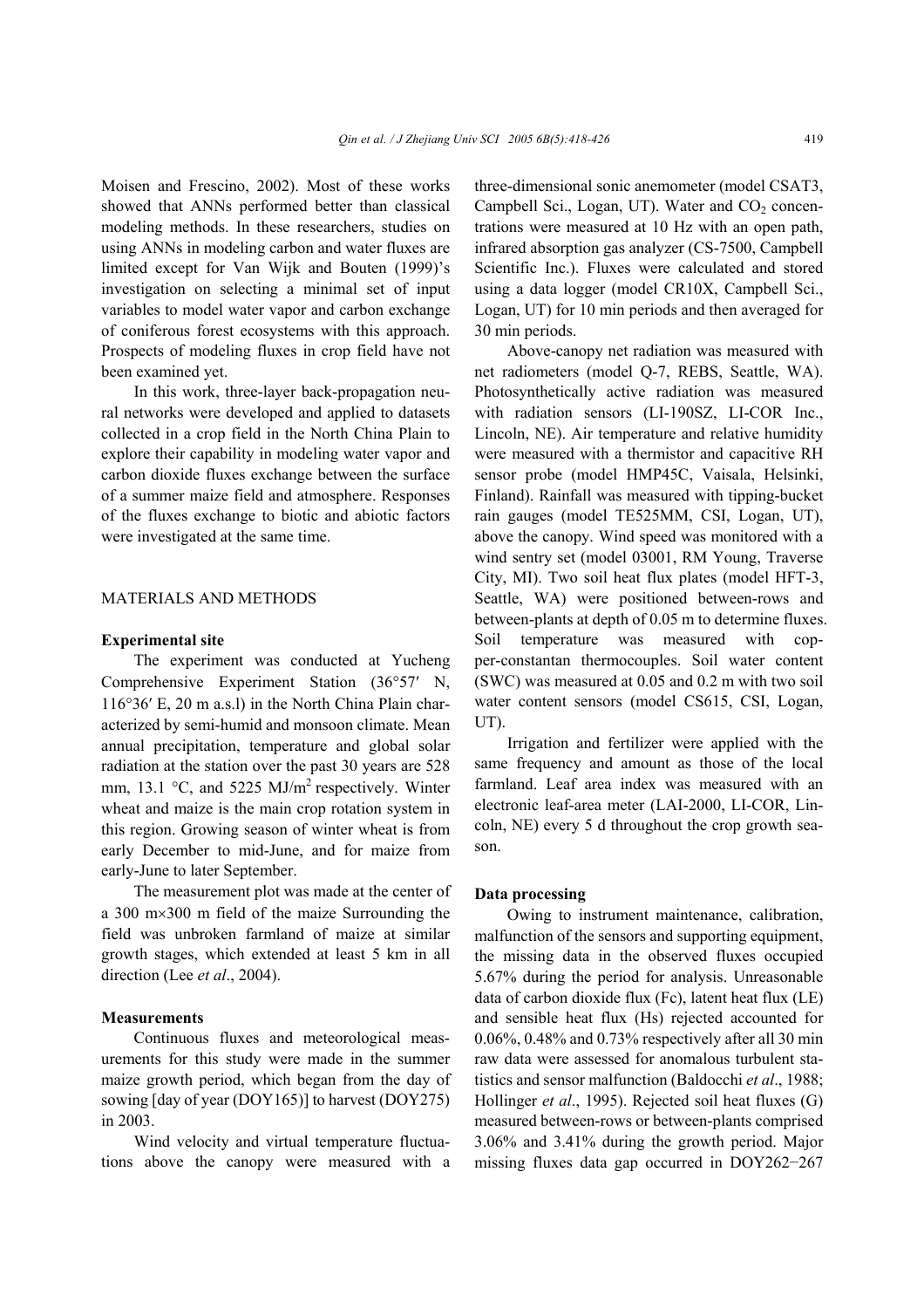because precipitation obscured the gas analyzer optics and sonic transducers. Measurements within 24 h after a rain event were eliminated from the dataset.

For nighttime fluxes records, a wind friction velocity  $(u^*)$  threshold  $(u^* > 0.1 \text{ m/s})$  was determined (Falge *et al*., 2001; Anthoni *et al*., 2004) and fluxes measurements when *u*\* was smaller than the threshold were removed from the dataset to minimize problems related to insufficient turbulent mixing (Fig.1).



Fig.1 Measured night  $CO<sub>2</sub>$  flux (*Fc*) vs nighttime turbu $l$ **ence**  $(u^*)$ 

Energy closure, expressed as: *Rn*−*G*=*Hs*+*LE*, where Rn (W/m<sup>2</sup>), net radiation and G (W/m<sup>2</sup>), soil heat flux, Hs is the sensible heat flux density  $(W/m^2)$ on a 30 min basis. Liner regression indicated that agreement between the sum of the turbulent fluxes (*LE*+*Hs*) and the available energy (Ra) was generally good (Fig.2).



**Fig.2 Half-hourly sums of** *LE***+***Hs* **against available energy (***Rn*−*G***) during the summer maize growth period** 

#### **Model development**

Back-propagation neural network (BP) is the most common multi-layer network used in 80%−90% of all ANNs applications due to its simplicity and proven learning and generalization ability (Adeli and Park, 1998; Cattan and Mohammadi, 1997; Deo and Chaudhari, 1998; Owusu-Ababia, 1998; Thirumalaiah and Deo, 1998). In this study, a feed-forward back propagation neural network with an input layer, output layer and hidden layer and output layer was employed for responses modeling. The number of input and output nodes corresponded to the number of input and output variables, while the number of the hidden nodes depended on the complexity of the relations between input and output variables.

The BP neural network was trained by repeatedly presenting a series of input-output pattern sets to the network. The network gradually "learns" the input-output relationship of interest by adjusting the weights to minimize the error between the actual and predicted output patterns of the training set. The trained network is usually examined through a separate set of data (called test set) to monitor its performance and validity (Sadeghi, 2000).

The dataset for this study was divided into three parts with the proportion of 2:1:1 for training, validation and testing respectively. To minimize the training time by eliminating the possibility of reaching the saturation regions of the sigmoid transfer function during training, both the input and output values were linearly scaled to ensure they lie within the range 0−1 using:

$$
x_{\text{scaled}} = (x - x_{\text{min}}) / (x_{\text{max}} - x_{\text{min}})
$$

 $x_{\text{max}}$  and  $x_{\text{min}}$  were equal to the maximum and minimum recorded value for each input variable.

The activation function to be used in the neural network was a sigmoidal function:

$$
f(x)=\log \frac{1}{1+e^{-x}}
$$

The optimization method applied in the calibration phase was the Levenberg-Marquardt method, (Marquardt, 1963; Demuth and Beale, 1994), which could minimize the total sum of squared errors (SSE) between measured and modeled values by tuning the artificial neural network parameters (e.g. scaling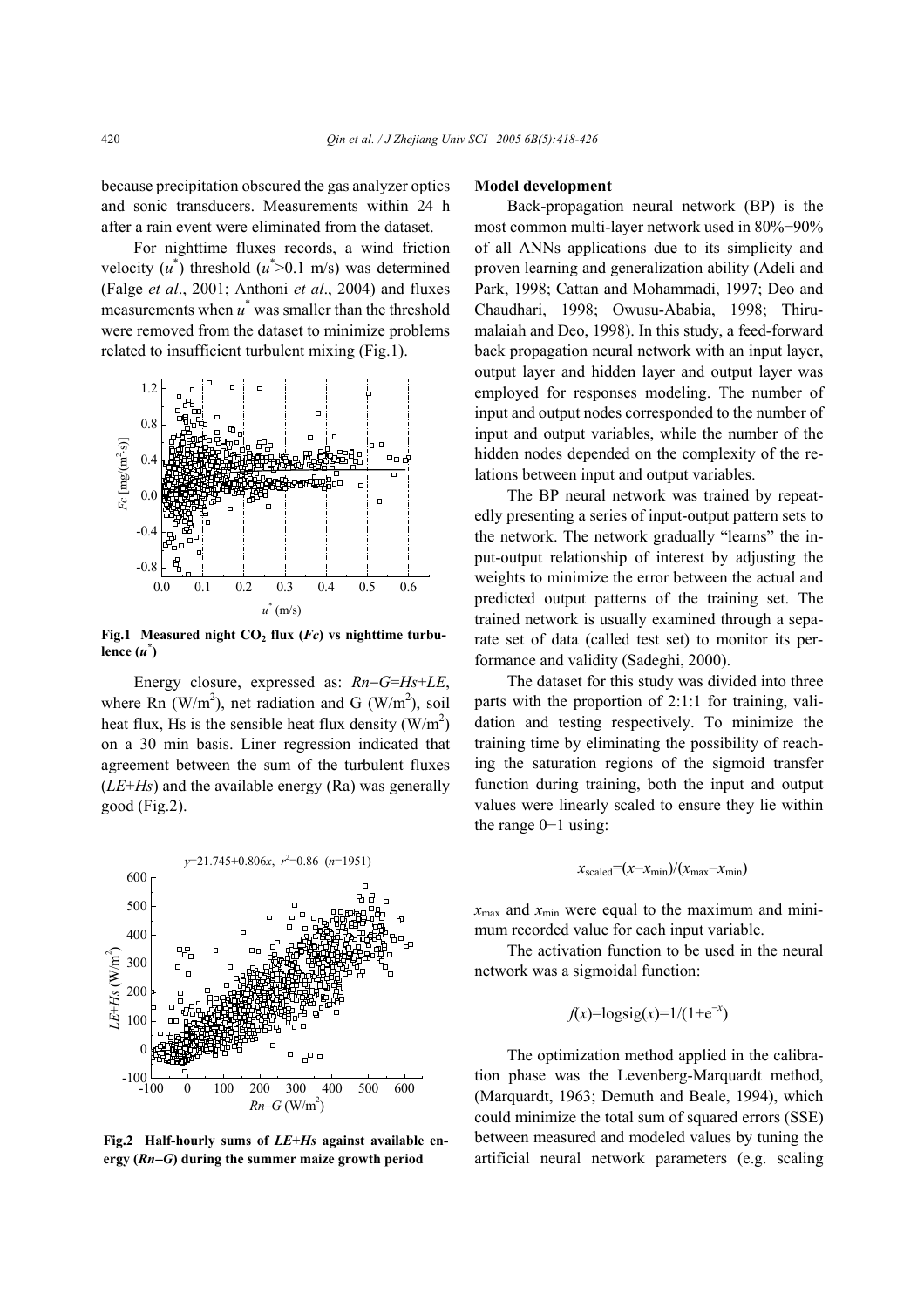factors and inter-neuron connection weights). All these computations were performed in Neural Network Toolbox 2.0 in Matlab (Ver.6.5).

## **Input variables determination**

Climate and environmental forcing variables such as photosynthetically active radiation (PAR), vapor pressure deficit (VPD) were taken as input variables. Air temperature (*T*), wind friction velocity (*u*\* ), leaf area index (LAI), soil volumetric water content (W) were selected for their influences on the surface flux transfer or crop transpiration and respiration, carbon dioxide flux (Fc) and water vapor flux (LE) were outputs. All these variables have notable year round variations or different patterns in daily or seasonal periods, so two variables "Day of the year (DOY)" and "Time of the day (TOD, expressed in digital form)" should be inputted into the network to improve its results so that the best simulation model could be achieved with the driving input variables mentioned above, as Van Wijk and Bouten (1999) suggested.

### **Model selection**

After the input layer was determined, experiments were conducted to find the combination of inputs with greatest accuracy in predicting of the validation dataset. The results of different inputs combinations were evaluated by the independent dataset. Fitness of the models were compared using the explained variance  $(R^2)$  and the root mean square error (RMSE). Main results for Fc and LE were shown in Tables 1 and 2 respectively.

In Tables 1 and 2, PAR, *T* and VPD contributed to the performance of the BP network significantly irrespective of the composition of the variables. For Fc, model 6 has the greatest *R*-square and the least RMSE. The BP network optimum topology was PAR-*T*-VPD-LAI-*u*\* in combination with TOD, only variable W was removed among the eight inputs (Table 1, Model 8). This result agreed with that obtained by Van Wijk and Bouten (1999)'s conclusion on surface  $CO<sub>2</sub>$  flux in forest, in which "Rg-*T*-VPD-LAI-TOD" was thought to be the best inputs combination except that wind speed was included in this study. Increasing the number of the hidden neurons did not improve the model performance greatly (Table 1, Models 7−8). Model 7 with 10

hidden neurons was the best-fit combination.

For LE (Table 2), Model 4 was a minimally improved after being combined with W (Model 6) while a slight decrease in model fit resulted when *u*\* was involved (Model 5). Model 6 could be seen as the best structure for simulation of LE. Model 7 led to little improvement in model fit of latent heat flux after DOY was inputted into Model 6. RMSE dropped and *R*-square increased in Model 7 when the number of hidden neurons of the network increased to 9 (Table 2, Model 8). Though this improvement was not significant, Model 8 could be chosen as the best fit.

Half-hourly modeled fluxes (Model 7 for Fc and Model 8 for LE) against measured values in summer maize field were shown respectively in Fig.3 by linear regression. The results showed that agreement between measured and BP modeled fluxes was fair to good.



**Fig.3 Simulated and measured half-hourly Fc (a), LE (b)**

## RESPONSES ANALYSIS

Response analysis can be used to evaluate the effects of input variables interaction (Huntingford and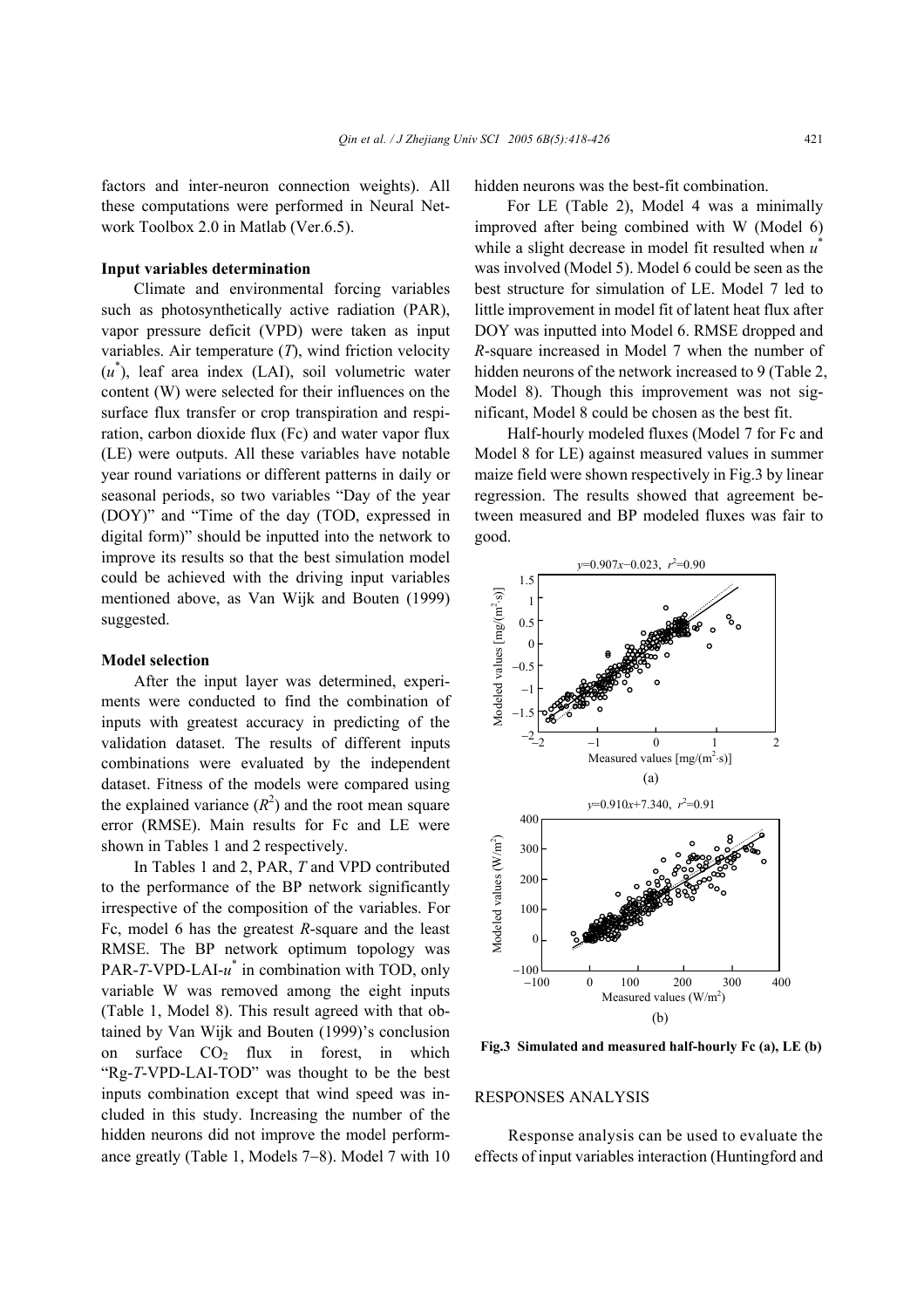| Model          | Input variables combinations        | Structure    | Slope of the<br>linear regression | Intercept of the<br>linear regression | $R^2$  | <b>RMSE</b> |
|----------------|-------------------------------------|--------------|-----------------------------------|---------------------------------------|--------|-------------|
| 1              | PAR-T-VPD                           | $3 - 5 - 1$  | 0.6449                            | $-0.0767$                             | 0.6547 | 0.2678      |
| 2              | $PAR$ -T- $VPD$ - $u^*$             | $4 - 7 - 1$  | 0.6917                            | $-0.0547$                             | 0.6864 | 0.2673      |
| 3              | $PAR-T-LAI$                         | $3 - 5 - 1$  | 0.8738                            | $-0.0271$                             | 0.8802 | 0.1843      |
| $\overline{4}$ | $PAR-T-LAI-u$                       | $4 - 7 - 1$  | 0.8536                            | $-0.0322$                             | 0.8607 | 0.1963      |
| 5              | $PAR-T-VPD-LAI$                     | $4 - 7 - 1$  | 0.8914                            | $-0.0242$                             | 0.8906 | 0.1786      |
| 6              | $PAR-T-VPD-LAI-u$                   | $5 - 8 - 1$  | 0.9015                            | $-0.0189$                             | 0.9029 | 0.1697      |
| 7              | $PAR-T-VPD-LAI-u$ <sup>*</sup> -TOD | $6 - 8 - 1$  | 0.9072                            | $-0.0218$                             | 0.9062 | 0.1669      |
| 8              | PAR-T-VPD-LAI-u*-TOD                | $6 - 9 - 1$  | 0.9069                            | $-0.0231$                             | 0.9061 | 0.1670      |
| 9              | $PAR-T-u$ <sup>*</sup>              | $4 - 7 - 1$  | 0.7483                            | $-0.0461$                             | 0.7508 | 0.2465      |
| 10             | $PAR-T-VPD-W$                       | $5 - 8 - 1$  | 0.8820                            | $-0.0248$                             | 0.8845 | 0.1822      |
| 11             | $PAR$ -T-VPD-W- $u^*$               | $6 - 9 - 1$  | 0.9007                            | $-0.0234$                             | 0.8940 | 0.1773      |
| 12             | $PAR-T-W-u$                         | $6 - 8 - 1$  | 0.8818                            | $-0.0268$                             | 0.8937 | 0.1739      |
| 13             | PAR-T-VPD-LAI-W-u                   | $7 - 15 - 1$ | 0.9054                            | $-0.0199$                             | 0.8980 | 0.1737      |

**Table 1 BP network topology structure and linear regression analysis for Fc**

**Table 2 BP network topology structure and linear regression analysis for LE**

| Model | Input variables combinations | Structure   | Slope of the<br>linear regression | Intercept of the<br>linear regression | $R^2$  | <b>RMSE</b> |
|-------|------------------------------|-------------|-----------------------------------|---------------------------------------|--------|-------------|
|       | $PAR-T-VPD$                  | $3 - 5 - 1$ | 0.7681                            | 21.1550                               | 0.7746 | 38.8409     |
| 2     | $PAR-T-VPD-u^*$              | $4 - 7 - 1$ | 0.8035                            | 18.0332                               | 0.7867 | 39.2250     |
| 3     | $PAR-T-LAI$                  | $3 - 5 - 1$ | 0.9000                            | 9.2300                                | 0.9052 | 27.2992     |
| 4     | PAR-T-VPD-LAI                | $4 - 7 - 1$ | 0.9178                            | 7.5646                                | 0.9143 | 26.3406     |
| 5     | $PAR-T-VPD-LAI-u^*$          | $5 - 8 - 1$ | 0.9039                            | 7.7923                                | 0.9101 | 26.5981     |
| 6     | $PAR$ -T-VPD-LAI-W           | $5 - 8 - 1$ | 0.9131                            | 7.4051                                | 0.9153 | 26.0346     |
|       | PAR-T-VPD-LAI-W-DOY          | $6 - 8 - 1$ | 0.9164                            | 7.3359                                | 0.9225 | 24.9054     |
| 8     | PAR-T-VPD-LAI-W-DOY          | $6 - 9 - 1$ | 0.9273                            | 6.0639                                | 0.9264 | 24.5040     |
| 9     | $PAR$ -T-VPD-W- $u^*$        | $6 - 8 - 1$ | 0.9145                            | 7.3373                                | 0.9144 | 26.2316     |
| 10    | $PAR-T-VPD-W$                | $5 - 8 - 1$ | 0.8505                            | 12.8883                               | 0.8588 | 32.3297     |
| 11    | $PAR$ -T-VPD-LAI-W- $u^*$    | $5 - 8 - 1$ | 0.9171                            | 10.0673                               | 0.9101 | 27.0157     |

Cox, 1997). In this study, this evaluation was made with figures interpretation in which two variables were varied together while the others were set to their mean values (Figs.4, 5).

Fig.4a showed CO2 fluxes response to *T* and LAI at certain vapor pressure deficit and wind speed condition (or soil water volumetric content) during nighttime. With the maize at its jointing stage (1.2<*LAI*<3.5) and *T* greater than 20 °C, measured upward flux indicate that  $CO<sub>2</sub>$  efflux is mostly due to respiration of the soil microbes and the roots. The value of flux increased thereafter (*LAI*>3.5) during the courses when crop respiration and soil  $CO<sub>2</sub>$  efflux increased.

At an early stage with an incomplete canopy (*LAI*<4.0) or leaf senescence, limited canopy cover led to low Fc. Meanwhile, more solar radiation went

to soil heat flux than to canopy transpiration caused partially high VPD, dry soil surface, so LE was relatively small (Fig.5a). When the canopy was fully established with a larger LAI, both Fc and LE became higher, LE increased with *T* if soil water content was adequate.

LAI had direct effect on soil surface cover, canopy area for transpiration and the canopy ventilation condition. Evaporation is under a low LAI and sufficient soil water content, decreases as the soil surface becomes dry. Canopy transpiration of the summer maize comprises the major part of evapotranspiration, and gradually increases to a stable value under the condition that the there is no soil water deficiency (Fig.5a).

In Fig.4c, at a fixed PAR, surface-atmosphere carbon flux exchange intensifies with increasing LAI,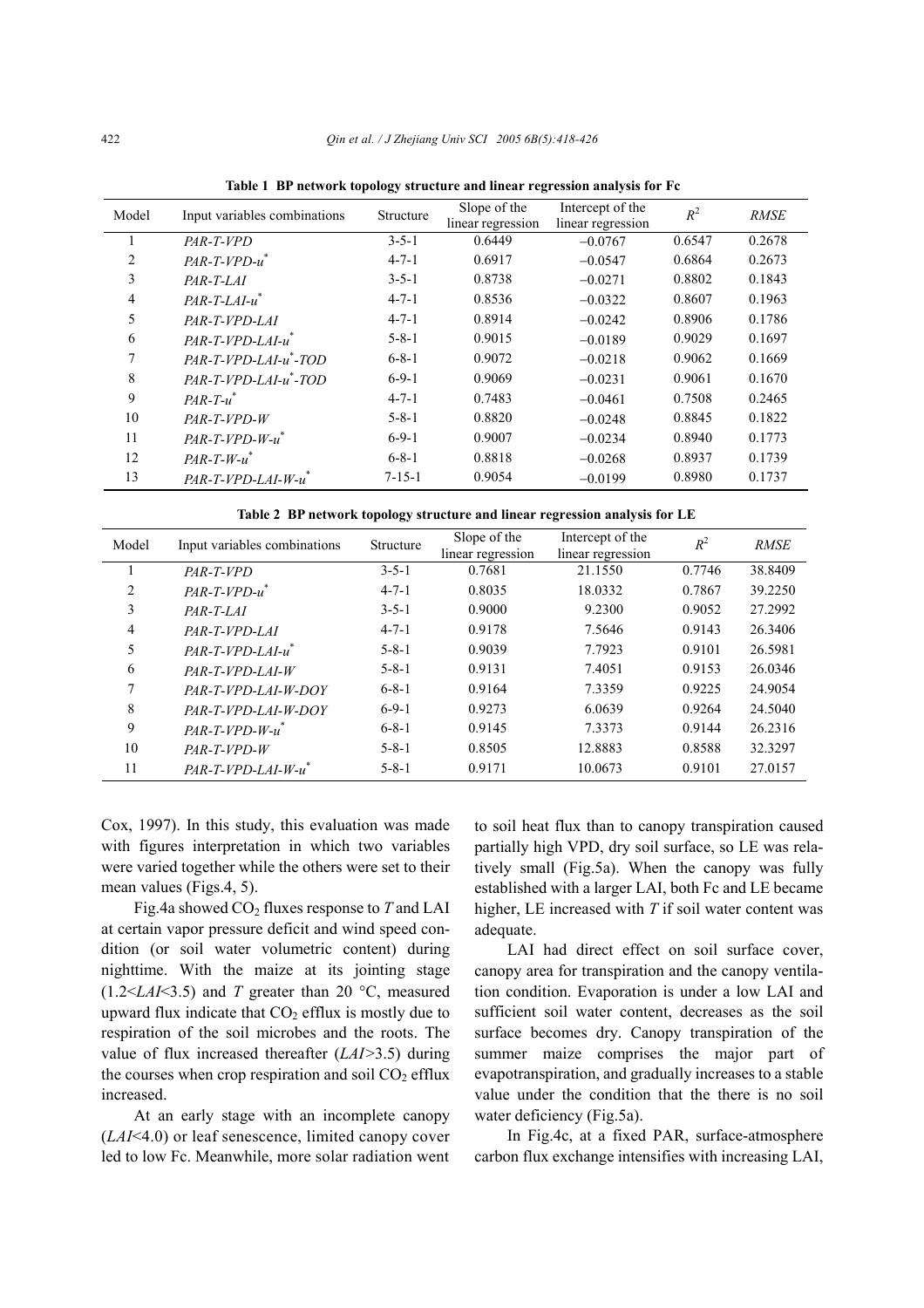

**Fig.4 Responses analysis of carbon dioxide flux (Fc)**  (a) Nighttime Fc when PAR, VPD and *u*\* fixed; (b) Daytime Fc when PAR, VPD and *u*\* fixed; (c) Daytime Fc when *T*, VPD and *u*\* fixed; (d) Daytime Fc when LAI, VPD and *u*\* fixed; (e) Daytime Fc when *T*, VPD and LAI fixed



(a) LE when PAR, VPD and W fixed; (b) LE when LAI, VPD and W fixed; (c) LE when PAR, *T* and LAI fixed; (d) LE when PAR, VPD and LAI fixed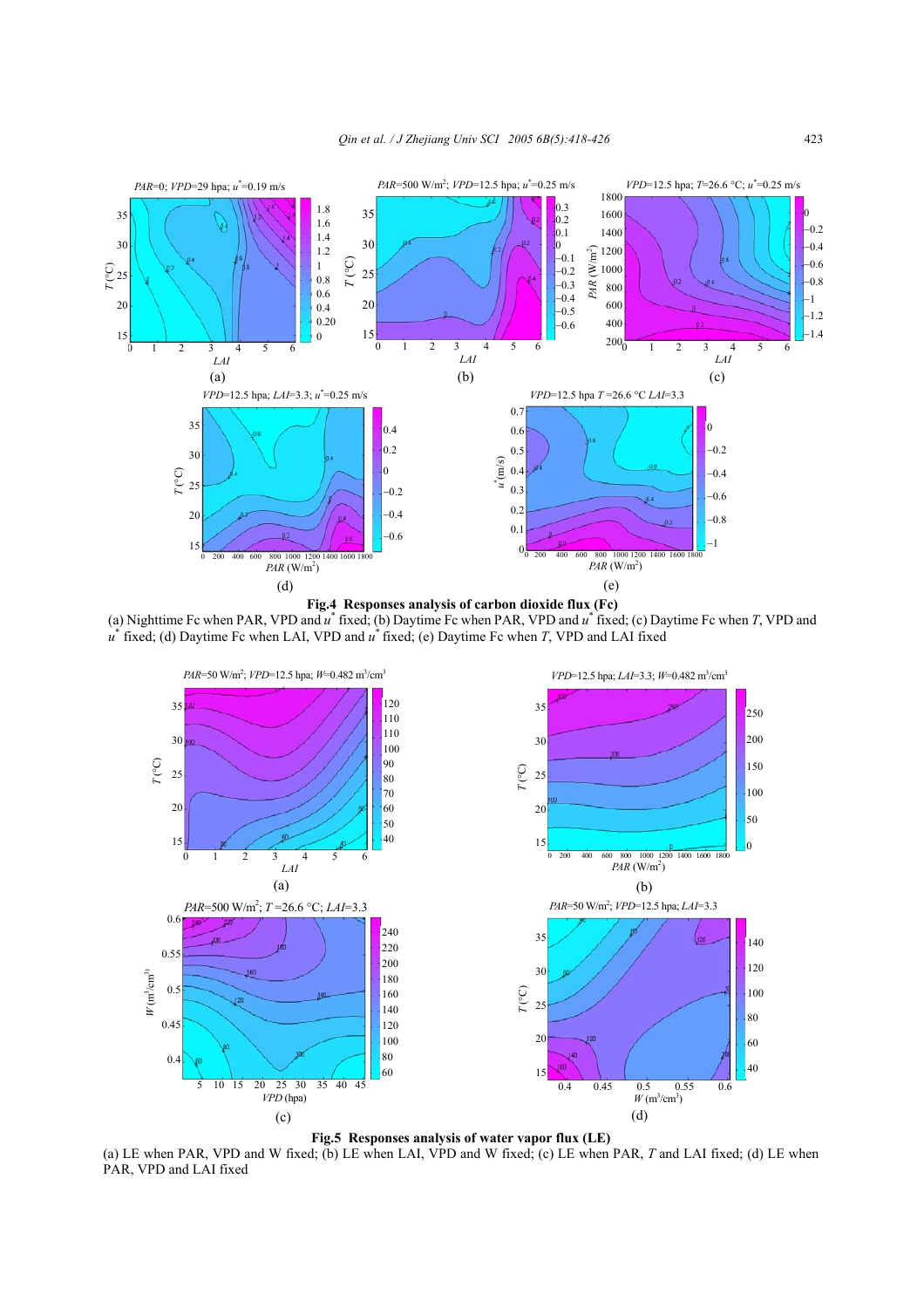similar trends can be seen when LAI is fixed. Greater LAI, lack of significant soil moisture limitation on carbon assimilation results in much higher rates of carbon uptake.

Wind speed greatly influences air turbulence and carbon dioxide transfer. For calm conditions  $(u^*<0.1)$ m/s) in our experiment site, respiration in the crop field was very likely under-estimated. This underestimation of respired  $CO<sub>2</sub>$  at low  $u^*$  was commonly observed at other research sites (Goulden *et al*., 1996; Massman and Lee, 2002). Wind friction velocity of 0.15 to 0.4 m/s represents the most of the actual wind conditions, especially for the midday and afternoon period (Fig.4e).

It must be noted the existence of interactions among the variables. For instance, air temperature is usually 20−35 °C during jointing-milking filling stage when LAI is around 3.2; temperature beyond this variance requires extrapolation of the neural network response.

## UNCERTAINTIES

It has been reported that stomatal response is the main mechanism through which a crop can influence carbon and water exchange with the ambient atmosphere (Katerji and Perrier, 1983; Jarvis, 1976; Stewart, 1988; Bosveld and Bouten, 1992). However, it is inconvenient to measure the magnitude of stomatal conductance directly, the most applicable way for a wide knowledge of surface fluxes exchange is to examine the relationship between the fluxes and the environmental variables associated with the variation of stomatal conductance.

Artificial Neural networks enable a mapping between a set of inputs and corresponding outputs (Adeli and Hung, 1995), especially when the apparent relationship between them exists, but they ignored the existence of the Penman-Monteith equation of surface energy partitioning; this can be an advantage or a disadvantage. In this sense, neural networks can only be used in the absence of enough weather, soil, and crop physiological information or process-based knowledge despite their completely unconstrained optimization capability without a predefined mathematical model.

It is important to be careful when introducing

additional variables for optimization of neural network. Sometimes increase of the ability to fit just because there is simply more degrees of freedom, but not necessarily mean that the new parameter indicates a strong physical dependence. For instance, in Table 1 Model 6 yields  $R^2$ =0.9029 (with PAR, *T*, VPD, LAI,  $u^*$  dependence) while  $R^2$ =0.9062 (with the addition of TOD) in Model 7, performance of the Model 6 was improved. However, this slight improvement may not suggest that interface carbon dioxide flux exchange depends on TOD. Inter-relationship between the input variables might lead to unintended side effects in the responses that the network finds. In addition, the dependence of BP model performance on locations with other crop species and meteorological conditions was not evaluated in this study. A thorough study on ANN model performance in different kinds of cropland without detailed physiological or site-specific information will be carried out in future.

## **CONCLUSION**

Three-layer back propagation trained with Levenberg-Marquardt algorithm was developed and tested for simulation of instantaneous surface water and carbon fluxes responses to local environmental variables in a summer maize field. PAR, VPD, T and LAI were primary factors regulating both water vapor and carbon dioxide fluxes. These four input variables together with *u*\* and TOD led to a little accuracy in estimating carbon dioxide flux, while the model involving PAR, VPD, *T*, LAI as well as W and DOY could improve the model performance in estimating water vapor flux. BP neural networks provided an interesting and viable alternative method for modeling surface-biosphere fluxes exchange when compared with existing methods for doing the same task.

#### **References**

- Adeli, H., Hung, S.L., 1995. Machine Learning−Neural Networks, Genetic Algorithms, and Fuzzy System. John Wiley, New York.
- Adeli, H., Park, H.S., 1998. Neurocomputing for Design Automation. CRC Press, Boca Raton, Florida.
- Anthoni, P.M., Unworthy, M.H., Law, B.E., Irvine, J., Baldocchi, D.D., Tuyl, S.V., Moore, D., 2002. Seasonal differences in carbon and water vapor exchange in young and old-growth ponderosa pine ecosystems. *Agricultural*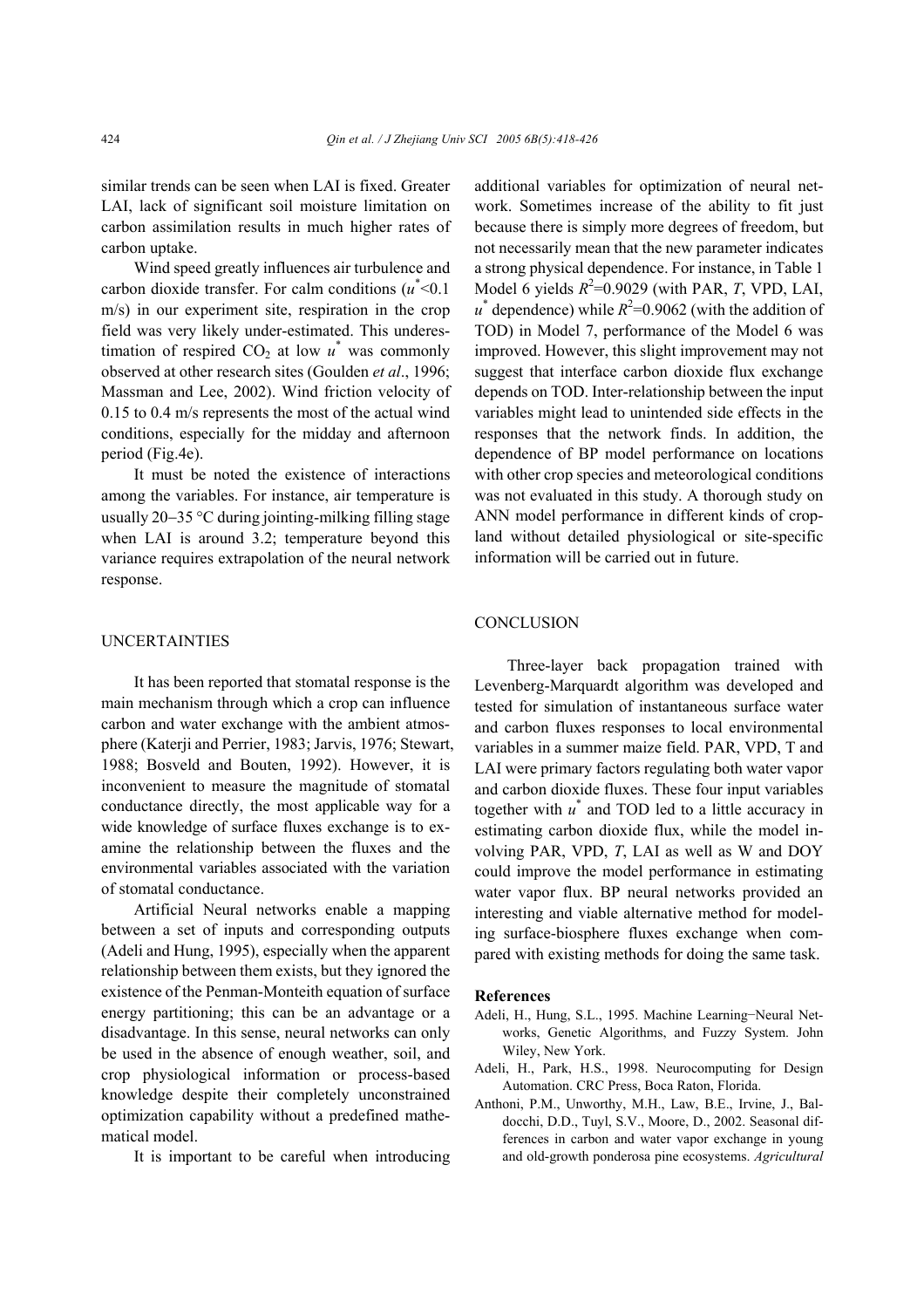*and Forest Meteorology*, **111**:203-222.

- Anthoni, P.M., Freibauer, A., Kolle, O., Schulze, E.D., 2004. Winter wheat carbon exchange in Thuringia, Germany. *Agricultural and Forest Meteorology*, **121**:55-67.
- Baldocchi, D.D., Wilson, K.B., 2001. Modeling  $CO<sub>2</sub>$  and water vapor exchange of a temperate broadleaved forest across hourly to decadal time scales. *Ecological Modelling*, **142**:155-184.
- Baldocchi, D.D., Hicks, B.B., Meyers, T.P., 1988. Measuring biosphere-atmosphere exchanges of biologically related gases with micrometeorological methods. *Ecology*, **69**:1331-1340.
- Batchelor, W.D., Yang, X.B., Tschanz, A.T., 1997. Development of a neural network for soybean rust epidemics. *Trans. SAE*, **40**:247-252.
- Bosveld, F.C., Bouten, W., 1992. Transpiration Dynamics of A Douglas Fir Forest. II: Parametrization of A Single Leaf Model. *In*: Bouten, W. (Ed.), Monitoring and Modelling Forest Hydrological Processes in Support of Acidification Research. PhD thesis, University of Amsterdam, p.163- 180.
- Cattan, J., Mohammadi, J., 1997. Analysis of bridge condition rating using neural networks. *Computer-Aided Civil and Infrastructure Engineering*, **12**:419-429.
- Chao, K., Anderson, R., 1994. Neural-fuzzy Interface System for Daily Growth of Single Stem Roses. ASAE Paper No. 94-4015, St. Joseph, MI.
- Cook, D.F., Wolfe, M.L., 1991. A back-propagation neural network to predict average air temperature. *AI Appl*, **5**:40-46.
- Demuth, H., Beale, M., 1994. Neural Network Toolbox. For Use with MATLAB. The Math Works, Inc., Natick.
- Deo, M.C., Chaudhari, G., 1998. Tide prediction using neural networks. *Computer-Aided Civil and Infrastructure Engineering*, **13**(2):113-120.
- Elizondo, D., Hoogenboom, G., MeClendon, R.W., 1994. Development of a neural network model to predict daily solar radiation. *Agri. For. Meteorol*, **71**:115-132.
- Falge, E., Baldocchi, D., Olson, R., Anthoni, P., Aubinet, M., Bernhofer, C., Burba, G., Ceulemans, R., Cleament, R., dolman, H., 2001. Gap filling strategies for defensible annual sums of net ecosystem exchange. *Agricultural and Forest Meteorology*, **107**:43-69.
- Francl, L.J., Panigrahi, S., 1997. Artificial neural network models of wheat leaf wetness. *Agricultural and Forest Meteorology*, **88**:57-65.
- Goldstein, A.H., Hultman, N.E., Fracheboud, J.M., Bauer, M.R., Panek, J.A., Xu, M., Qi, Y., Guenther, A.B., Baugh, W., 2000. Effects of climate variability on the carbon dioxide, water, and sensible heat fluxes above a ponderosa pine plantation in the Sierra Nevada (CA). *Agricultural and Forest Meteorology*, **101**(2-3):113-129.
- Goulden, M.L., Munger, J.W., Fan, S.M., Daube, B.C., Wofsy, S.C., 1996. Measurements of carbon storage by long-term eddy correlation: Methods and a critical evaluation of accuracy. *Global Change Biology*, **2**:169-182.
- Hecht-Nielsen, R., 1987. Counterpropagation networks. *Applied Optics*, **26**:4979-4984.
- Hollinger, D.Y., Kelliher, F.M., Schulze, E.D., Vgodskaya, N.N., Varlargin, A., Milukova, I., Byers, J.N., Sogachov, A., Hunt, J.E., McSeveny, T.M., Kobak, K.I., Bauer, G., Arneth, A., 1995. Initial assessment of multi-scale measures of  $CO<sub>2</sub>$  and  $H<sub>2</sub>O$  flux in Siberian taiga. *J Bio Geogr*, **22**:425-431.
- Humphreys, E.R., Black, T.A., Ethier, G.J., Drewitt, G.B., Spittlehouse, D.L., Jork, E.M., Nesic, Z., Livingston, N.J., 2003. Annual and seasonal variability of sensible and latent heat fluxes above a coastal Douglas-fir forest, British Columbia, Canada. *Agricultural and Forest Meteorology*, **115**:109-125.
- Hunt, J.E., Kelliher, F.M., McSeveny, T.M., Byers, J.N., 2002. Evaporation and carbon dioxide exchange between the atmosphere and tussock grassland during a summer drought. *Agricultural and Forest Meteorology*, **111**:65-82.
- Huntingford, C., Cox, P.M., 1997. Use of statistical and neural network techniques to detect how stomatal conductance responds to changes in the local environment. *Ecol Model*, **97**:217-246.
- Jarvis, P.G., 1976. The interpretation of the variations in leaf water potential and stomatal conductance found in canopies in the field. *Philo. Trans. R. Soc. London*, **273**(B):593-610.
- Jarvis, P.G., 1995. Scaling processes and problems. *Plant Cell Environ*, **18**:1079-1089.
- Katerji, N., Perrier, A., 1983. Modélization de l′évapotranspiration réelle ETR dune parcelle de luzerne: rôled′un coefficient cultural. *Agronomie*, **3**(6):513-521 (in French).
- Kosko, B., 1992. Neural Networks and Fuzzy Systems. A Dynamical Systems Approach to Machine Intelligence. Prentice-Hall, Englewood Cliffs, New Jersey, p.449.
- Lee, X.H., Yu, Q., Sun, X.M., Liu, J.D., Min, Q.W., Liu, Y.F., Zhang, X.Z., 2004. Micrometeorological fluxes under the influence of regional and local advection: a revisit. *Agricultural and Forest Meteorology*, **122**:111-124.
- Lek, S., Guegan, J.F., 1999. Artificial neural networks as a tool in ecological modeling and introduction. *Ecol Model*, **120**:65-73.
- Lek, S., Delacoste, M., Baran, P., Dimopoulos, L., Lauga, J., Stephane, A., 1996. Application of neural networks to modeling nonlinear relationships in ecology. *Ecological Modeling*, **90**:39-52.
- Leuning, R., Kelliher, F.M., Depury, D., Schulze, E.D., 1995. Leaf nitrogen, photosynthesis, conductance and transpiration:scaling from leaves to canopies. *Plant Cell Environ*, **18**:1183-1200.
- Marquardt, D.W., 1963. An algorithm for least-squares estimation of non-linear parameters. *SIAM*, *Journal on Applied mathematics*, **11**(2):431-441.
- Massman, W.J., Lee, X., 2002. Eddy covariance flux corrections and uncertainties in long-termstudies of carbon and